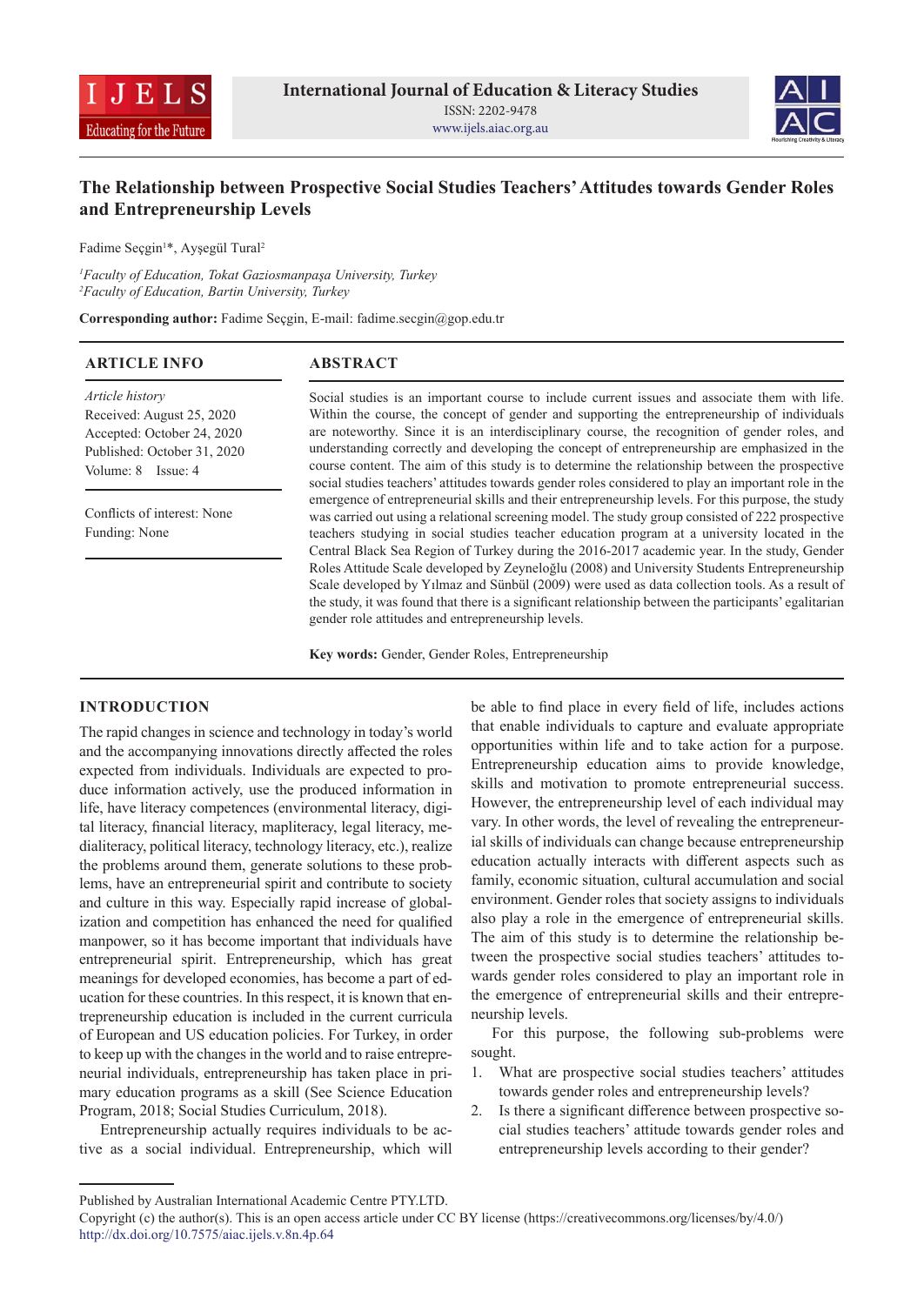3. Is there a relationship between prospective social studies teachers' attitudes towards gender roles and entrepreneurship levels?

#### **THEORETİCAL FRAMEWORK**

#### **Entrepreneurship and Entrepreneur**

Entrepreneurship, mostly in the economic sense, includes the meaning of initiative, breakthrough, employment (Vossenberg, 2016). Different definitions are available in the literature on entrepreneurship. For example; According to Muzyka, De Koning and Churchill (1995) entrepreneurship is a process that is valuable for the individual and the society, evaluates the opportunities that arise in the economic sense, and accelerates the developments in the economic system with innovative movements; according to Mueller and Thomas (2000) it is taking action to take advantage of an opportunity and seize the opportunity; for Low and Macmillan (1988) it is the establishment of a new enterprise; for Hisrisch and Peters (1989) it is the process of spending necessary time and effort and thus creating something different with a value by recognizing the associated financial, psychological and social risks. When the related definitions are examined, it is observed that entrepreneurship is considered as a process in which various opportunities are evaluated. Entrepreneurship actually requires individuals to be active as a social individual. Person with entrepreneurial spirit is one who the power of a broad understanding and perception and creates a benefit except having a lot of money. The characteristics of the entrepreneur include the need to achieve success, self-confidence, enthusiasm to start a business, sense of not giving up, taking risks, creativity, development of ability of persuasion, being tolerant and respectful of ideas (Lambing & Charles, 2000).The person with the entrepreneurial spirit is not a one having a lot of money but the one creating benefit using his/her wide perspective and potential of this perspective.

#### **Gender Roles and Entrepreneurship Relationship**

Gender that focuses on the cultural differentiation between men and women expresses the meanings attributed by society and culture to individuals in terms of being male or female and expectations from them as role models (Dökmen, 2010; Mutlu, 1998). From a social perspective, it is seen that there are roles attributed to men and women. It is generally seen that these roles are given not according to the abilities or preferences of women and men, but according to the expectations of society namely to their gender roles (Tunç, 2013). In some societies, women are only attributed the elements related maternal and nursing care, while men are given responsibilities for making money and making decisions (Can & Karatas, 2007).Within the framework of gender roles, it is expected that individuals will behave differently according to their gender in the context of their cultural background and characteristics. This different point of view regarding gender role can be seen in every field from education to business life. For example, in education, women

are mostly engaged in artistic and mostly verbal skills; men are directed to higher status areas that give direction to society. Similarly, a difference in perspective according to gender in business life can occasionally occur; dissociations are carried out in the form of works that are specific to both women and men (Yüzüak, 2010). Due to the dissociations between these gender differences, various problems may occur. One of the areas where these problems arise is entrepreneurship. Entrepreneurship perspectives of female and male entrepreneurs show differences in points such as personal competences. In general, men are considered to have stronger entrepreneurial intentions than women (De Bruin, Brush & Welter, 2007; Díaz-García & Jiménez-Moreno, 2010; Gupta, Turban, Wasti & Sidkar, 2009). Some studies show that there are almost twice more male entrepreneurs (Bosma & Levie, 2009). Some studies also suggest that cultural context influences entrepreneurs and entrepreneurship. For example, Wilson, Marlino, and Kickul (2004) found significant differences in boys' and girls' intention and interest in entrepreneurship. Entrepreneurship especially focuses in gender equality, integration within social status and social environment in the matter of the presence of women in social life. However, there has been an increasing interest in supporting women's entrepreneurship especially in recent years. It is emphasized that women can contribute to the economic structure by thinking creatively (European Institute for Gender Equality (EIGE), 2016).

In this context, the relationship between gender and entrepreneurship is influenced by the cultural background of the society. For example, cultural values accepted in a society, gender roles deemed appropriate for women or men and stereotypes shape the professions they choose. According to Heilman (1983), individuals avoid jobs that are more appropriate to the opposite sex; emphasizes that they are more willing to pursue jobs considered to be appropriate for their own gender and socially accepted. According to Ahl (2006) entrepreneurship has been an area dominated by men in the traditional structure from past to present. The best indicator of this is that men mostly have more businesses than women (Marlow, 2002). At this point, the family has an important guiding effect. The most important structure is the family at the point where the gender approach on the concept of entrepreneurship is discussed. With structural examination of the family, the relationship between women's role and entrepreneurship in social life gender perception with implicit roles in women tries to be explained (Bruni, Gherardi & Poggio, 2005). Girls and boys supported by family can participate more actively in business life and develop entrepreneurial sides. In the work life men are considered as more sociable individuals, so this suggests that entrepreneurship is associated with gender perception (Manley, 2015; Pines, Lerner & Schwartz, 2010).

Although men's and women's gender roles vary according to norms and value judgments from society to society, it is seen the perception that men are more powerful than women in every area is dominant in almost every society (Tunç, 2013). In developed countries, women are considered to have different roles such as leaders, managers and entrepreneurs in social life while women in developing societies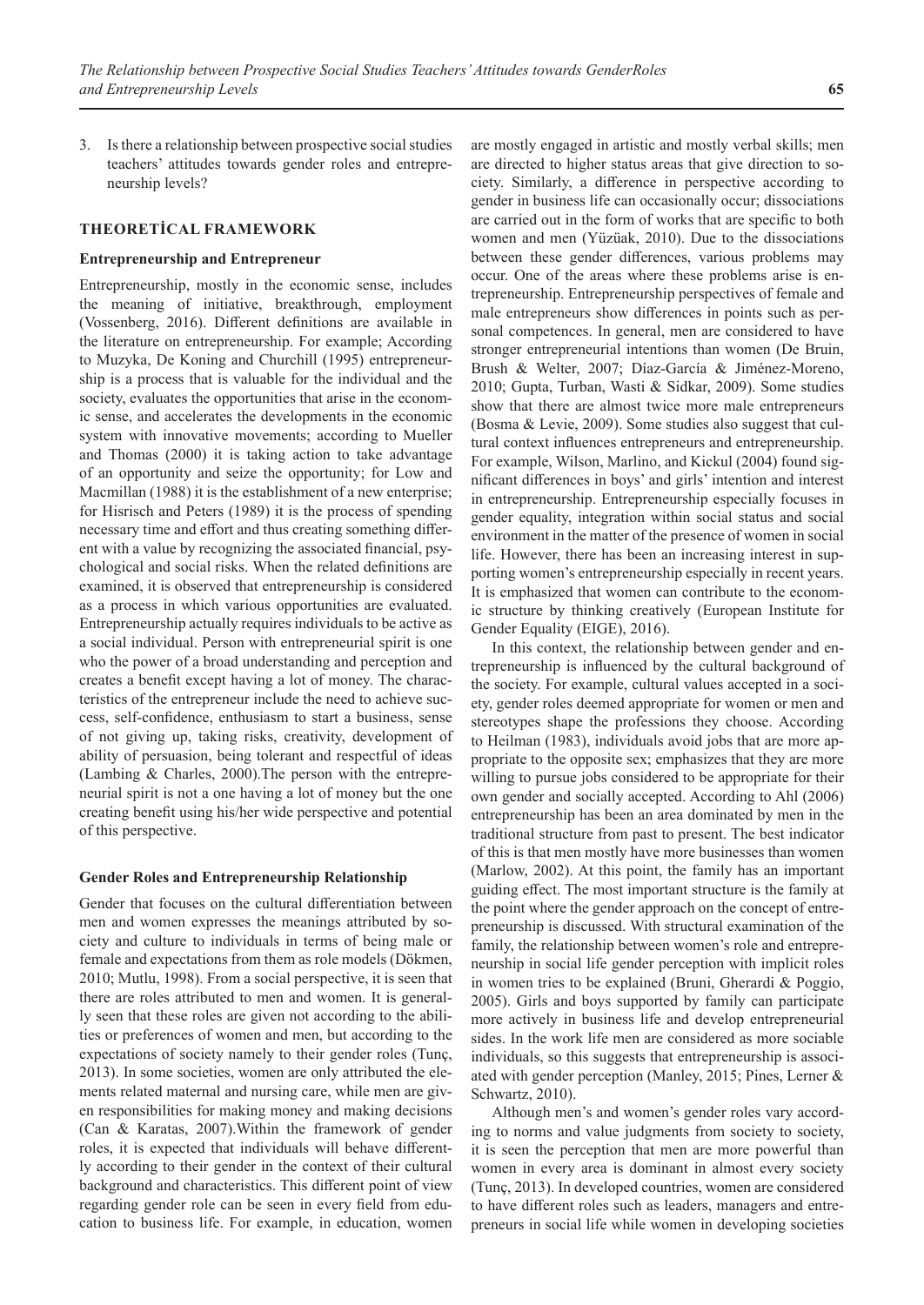often do not have equal conditions and opportunities with men (Kızıldağ & Kula, 2009). The inequality of opportunity between the sexes is also found among women living in big and small cities. In big cities, women lives together with institutions created by the technology in a differentiated, specialized and organized environment that forms the life of the city and they all develop and change more or less due to effect of these conditions (Günay & Bener, 2011). In our country, especially in big cities, women have more of the basic characteristics of entrepreneurship concept such as risk taking, being courageous and determined, having flexible thinking, creativity and professional competence, but they do not have same situation in small cities (Kızıldağ & Kula, 2009).

## **Social Studies Course - (Basic Skills, Multiple Literacies) and Entrepreneurship Relationship**

The advancement and development of a country and rapid adaptation to changing conditions of the global world depend on its ability to train talented entrepreneurs. It is seen that discovering the spirit of entrepreneurship of most individuals regardless of gender, being able to adapt to the rapidly changing today's conditions by improving their internal potential and most importantly, building this entrepreneurial spirit in a way that can contribute to economic growth, open to innovation, and make it more creative are an undeniable necessity for societies (Seçgin, 2016). From this viewpoint, it is extremely important for the development of students to discover their abilities, support them in line with their interests and skills, and most importantly to give them a sense of self-confidence. In this way, we raise individuals who work, produce, take responsibility and look at the future with confidence both socially and individually. Entrepreneurship education plays a significant role in improving students' self-confidence, being productive and taking responsibility. The aim of entrepreneurship education enables individuals to work independently by revealing their entrepreneurial characteristics and establishing their own business (Patır & Karahan, 2010). In the studies on entrepreneurship, many authors have stated that entrepreneurship is a learnable discipline (Waraich & Sharma, 2012). According to Özdemir (2016), innate characteristics are important in being an entrepreneur, but they alone are not sufficient to be entrepreneurs. At this point, entrepreneurship education would contribute to revealing, supporting and developing the personality traits of individuals to become entrepreneurs. In this regard, in order to keep up with the changes in the world and to raise entrepreneurial individuals as highlighted earlier entrepreneurship as a skill has taken place in the primary school curriculum as in social studies curricula in Turkey. Social studies is a course which aims to educate students with skills that will adapt to the changing and developing world. When the content of the social studies course is examined, it is seen that it is aimed to teach the individual to multiple literacy thanks to this course. The understanding of literacy is defined by UNESCO as the ability to recognize, understand, interpret, compose, calculate and use printed and written materials in communication by using them in many

different contexts (Montaya, 2018). The social world we live in is changing faster than the physical world. In order to understand the social world, which constitutes the source of social studies information, it is necessary to explain the meaning of this constantly changing information correctly and interpret it. On the basis of this course, actually there are traces of all disciplines related to human and society. For this reason, social information has an important place in preparing the child for social life. According to Öztürk (2009), social studies is the only course focused on direct citizenship education. According to Ata (2009), the activities in the social studies course should not be limited to classroom activities and learning experiences, so students will be able to open up to the world by participating more actively out-of-the-school learning environments and to participate effectively in the process of transforming, developing and beautifying the social and physical environment in which they live. Thus, students will be more active, sociable and participatory individuals by trying to solve the problems they face in their daily life because the social studies course is intrinsically an interdisciplinary course that sophisticatedly supports individuals to adapt to the society they live in. In this regard, Social Studies Curriculum (MoNE, 2018) aims to equip students with many skills including multiple literacy. These skills are listed in Table 1:

When the table is examined, it is seen that the social studies course has the basic skills that support the development and socialization of students. Forexample, with financial literacy skills, individuals are expected to have knowledge about the most frequently used economic issues such as money, inflation, interest rate, credit, and use this information in their lives and have knowledge about the effects of economic events (Oanea & Dornean, 2012) expected. With entreprenurship skill, it is aimed to reveal the entrepreneurial characteristics of people. Thanks to successful

**Table 1.** Basic skills in social studies curriculum

| 1. Research                                  | 15. Using Evidence                                          |  |  |  |  |
|----------------------------------------------|-------------------------------------------------------------|--|--|--|--|
| 2. Environment Literacy                      | 16. Giving a Decision                                       |  |  |  |  |
| 3. Perceiving Change and<br>Continuity       | 17. Location Analysis                                       |  |  |  |  |
| 4. DigitalLiteracy                           | 18. Media Literacy                                          |  |  |  |  |
| 5. Critical Thinking                         | 19. Perception of Location                                  |  |  |  |  |
| 6. Emphaty                                   | 20. Self-Control                                            |  |  |  |  |
| 7. Financial Literacy                        | 21. Politic Literacy                                        |  |  |  |  |
| 8. Entrepreneurship                          | 22. Problem Solving                                         |  |  |  |  |
| 9. Observation                               | 23. Social Participation                                    |  |  |  |  |
| 10. Mapliteracy                              | 24. Drawing and Interpreting table,<br>graphic, and diagram |  |  |  |  |
| 11. Law Literacy                             | 25. Using Turkish Correctly,<br>Welland Effectively         |  |  |  |  |
| 12. Communication                            | 26. Innovative Thinking                                     |  |  |  |  |
| 13. Cooperation                              | 27. Perceiving Time and Chronology                          |  |  |  |  |
| 14. Recognizing Sterotypes<br>and Prejudices |                                                             |  |  |  |  |

Source: Social Studies Curriculum (MoNE, 2018)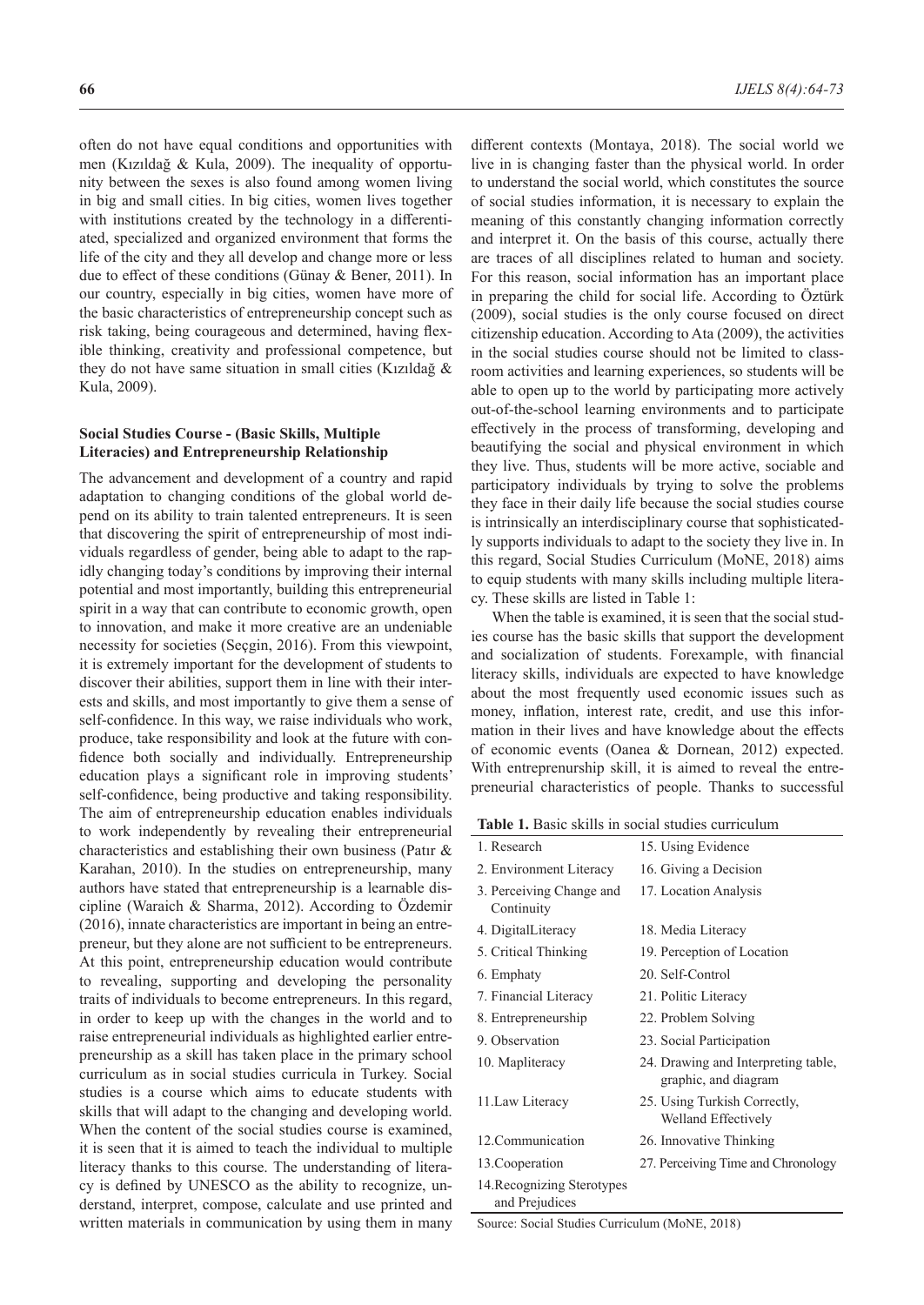entrepreneurship training, it can be ensured that individuals open new enterprises and the economy can develop (Akın & Demirel, 2015; Solmaz et al., 2014).

Entrepreneurship and human relations skills are learned in social studies course (Otaha, 2010). For example, considering the field of Learning 'Production, Distribution and Consumption' the basis of the learning area is the improvement of the skills required for students to become more entrepreneurial and more conscious consumers in social life (Ministry of National Education (MoNE), 2018). Students are encouraged to develop new ideas by giving examples of the works of successful entrepreneurs who develop new ideas in different fields within this learning area. Deveci (2015) emphasizes that the social studies course positively contributes to the students' entrepreneurship thoughts. He has reached this argument through the activities he carried out with students on entrepreneurship education. He observed in these activities that in order to be an entrepreneur the students were not afraid to participate in social activities; they were open to the idea of establishing a new business and for working together in children's charity and development activities.

# **METHOD**

In this study, relational screening model, one of the types of screening model, was used. Relational screening model is a type of research model that aims to determine whether there is a relationship between two or more variables and/or the degree of relationship (Creswell, 2012; Fraenkel & Wallen, 2006; Mertens, 1998). The use of this pattern is appropriate since it is aimed to investigate whether there is a relationship between social studies teacher candidates' attitudes towards gender roles and their entrepreneurship levels.

### **Study Group**

The study group consisted of 222 prospective teachers, 125 women (56.3%) and 97 men (43.7%), studying in social studies teacher education program at a university located in the Central Black Sea Region of Turkeyduringthe 2016- 2017 academicyear. The participants have voluntarily participated in the study.

#### **Data Collection Tool**

In the study, as the data collection tools,Gender Roles Attitude Scale developed by Zeyneloğlu (2008) and University Students Entrepreneurship Scale developed by Yılmaz and Sünbül (2009) were used.

Gender Roles Attitude Scale was developed by Zeyneloğlu (2008). It aims to determine the attitudes of individuals towards gender roles. It consists of 38 items and five basic sub-dimensions in which each substance is grouped in harmony. Its sub-dimensions consist of 'egalitarian gender role', 'female gender role', 'gender role in marriage', 'traditional gender role', 'male gender role'. The range of points in this 5-point Likert-type scale is between 38 and 190 and while high scores indicate egalitarian attitudes, while low scores

indicate traditional attitudes. In the scale, sub-dimensions consists of eight items: 'egalitarian gender role' (items 4, 13, 18, 22, 27, 8, 12, 20), 'female gender role' (items 1, 5, 16, 19, 21, 29, 31, 37), 'gender role in marriage' (items 2, 6, 9, 10, 14, 15, 26, 36) and 'traditional gender role' (items 3, 7, 11, 17, 23, 24, 25, 32) while 'the male gender role' (items 28, 30, 33, 34, 35, 38) consists of six items. Accordingly, the maximum score in the male gender role dimension is '30' and the minimum score is '6'. But the maximum score is '40' and the minimum score is '8' in other dimensions. In the study, Cronbach Alpha Reliability Coefficient of 'Gender Roles Attitude Scale' is ".914" for 38 items. This result shows that the scale items have high internal consistency and high reliability. In sub-dimensions, Cronbach's alpha values were ".731" for equitable gender role, ".731" for female gender role ".812" for gender role in marriage,for traditional gender role ".790", ".739" for male gender role.

University Students Entrepreneurship Scale was developed by Yılmaz and Sünbül (2009) and it aims to determine the entrepreneurship levels of university students. It consists of 36 items and one dimension. The scale was prepared as a 5 point likert type, the answers range from  $1 =$  Never,  $2 =$  Rarely,  $3 =$  Sometimes,  $4 =$  Frequently,  $5 =$  Always. In the study, Cronbach's Alpha Reliability Coefficient of 'University Students Entrepreneurship Scale is ".923" for 36 items.

#### **Data Analysis**

In the scope of the study, firstly mean and standard deviation values for attitudes towards gender roles and entrepreneurship level were calculated. It has been initially examined whether dataset follows a normal distribution in selection of the analysis to be carried out and determination of tests to use. For this purpose, skewness and kurtosis coefficients of the dimensions were examined according to each variable category. It was determined that skewness coefficients for the distribution of scores from gender and entrepreneurship scale were respectively "0.004" and "–0.212" while kurtosis coefficients were respectively "-0.639" and "-0.427" respectively. When the skewness and kurtosis coefficients of the scale scores were examined, it was seen that the values were within  $\pm 1$  range. The distribution is perfectly normal if the skewness and kurtosis coefficients are zero (Tabachnick & Fidell, 2013). According to this, distributions related to scale scores can be said to have a normal distribution. Parametric tests were used in the study when the data are not normally distributed. In order to determine the relationship between the participants' perceptions on gender roles and entrepreneurship levels, Pearson Moment Correlation coefficient was investigated. The independent groups t-test was used for participants' perception on gender and the differentiation of entrepreneurship levels according to gender. Data were analyzed by SPSS 20.

## **FINDINGS**

In this part of the study, the mean, standard deviation, minimum and maximum values for the participants' attitudes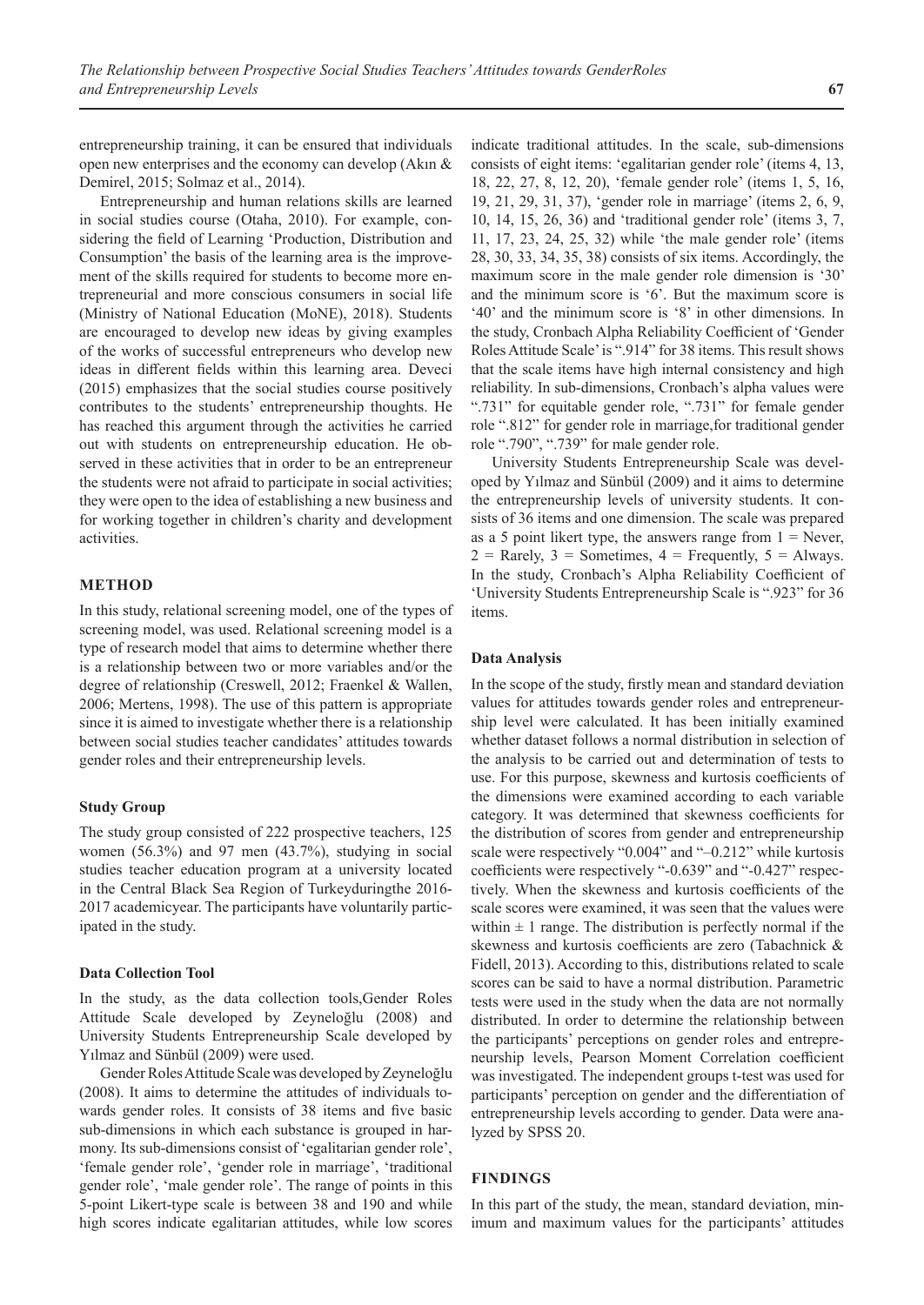towards gender roles and entrepreneurship levels were calculated and the findings were presented in Table 2.

The averages of University Students Entrepreneurship Scale and scores of Gender Roles Attitude Scale and sub-dimension were examined on table 2 and it is understood that total scores of both scales and sub-dimensions of Gender Roles Attitude Scale except traditional gender role sub-dimension are higher than the middle point 3 of the 5 point Likert scale. As well, it is understood that traditional gender role has the lowest average value (2.92) while egalitarian gender role has the highest average value (4.25).

An independent sample t-test was conducted to determine whether prospective social studies teacher s' gender create a significant difference on their attitudes towards gender and entrepreneurship levels. The results of the analysis are presented in Table 3.

As seen in the table 3, prospective teachers' gender did not create a significant difference on entrepreneurship levels  $(t=.410, p>0.05)$ . However, the same variable results in a significant difference at the  $p \le 01$  level on all sub-dimensions

**Table 2.** Gender role attitude scale and sub-dimension scores and findings regarding entrepreneurship scale

| <b>Sub-dimension</b>                      | <b>Minimum</b> | <b>Maximum</b> | $\mathbf{X}$ | <b>Ss</b> |
|-------------------------------------------|----------------|----------------|--------------|-----------|
| Entrepreneurship                          | 2.58           | 4.78           | 3.78         | .460      |
| Egalitarian gender<br>role                | 1.38           | 5              | 4.25         | .644      |
| Female gender role                        | 1.25           | 5              | 3.08         | .799      |
| Gender role in<br>marriage                | 1.75           | 5              | 3.09         | .760      |
| Traditional gender<br>role                | 1.00           | 5              | 2.92         | .834      |
| Male gender role                          | 1.17           | 5              | 3.68         | .827      |
| Gender role attitude<br>scale total score | 2.21           | 5              | 3.63         | .609      |

of the gender roles attitude scale of the participants. Accordingly, except the traditional gender role sub-dimension; women's egalitarian gender role, female gender role, gender role in marriage, male gender role, and scale total scores are higher than men. The traditional gender role sub-dimension scores of the male participants were higher than the female participants.

Pearson correlation analysis was conducted to determine the relationship between the participants' attitudes towards gender roles and entrepreneurship levels and the findings were presented in Table 4.

When Table 4 was examined, it was found that there was a low and significant relationship between entrepreneurship level and egalitarian gender role dimension of gender roles attitude scale ( $r=0.170$ ,  $p<0.05$ ). However, it was determined that there was no relationship between the entrepreneurial scale and other dimensions. Gender roles attitude scale sub-dimensions were positively correlated with each other and scale total score  $(p < 0.01)$ .

### **DISCUSSION**

This study firstly examined attitudes of the prospective social studies teachers towards gender roles and their entrepreneurship levels according to gender variable and tried to determine the relationship between both attitudes. In this context, when the average values of University Students Entrepreneurship Scale were analyzed, it was seen that the average of the scale had a high value. This finding can be understood that prospective teachers display high level entrepreneurship behaviours. There are studies supporting this study finding in the literature (Aydın & Öner, 2016; Memduhoğlu & Şahin, 2017; Pan & Akay, 2015; Yılmaz & Sünbül, 2009). On the other hand when the results were examined in detail, it was found that there was no significant differentiation in the scores of prospective teachers on entrepreneurship characteristics according to gender. The

**Table 3.** Differentiation of social studies teachers' attitudes towards gender roles and sub-dimensions, and entrepreneurship levels according to their gender

| ena epienembinp ie verb aeeording to men gender |        |     |      |           |          |              |
|-------------------------------------------------|--------|-----|------|-----------|----------|--------------|
| <b>Sub-dimension</b>                            | Gender | N   | X    | <b>Ss</b> | t        | $\mathbf{p}$ |
| Entrepreneurship                                | Female | 125 | 3.79 | .43       | .410     | .683         |
|                                                 | Male   | 97  | 3.76 | .50       |          |              |
| Egalitarian gender role                         | Female | 125 | 4.40 | .62       | 4.017    | $.000**$     |
|                                                 | Male   | 97  | 4.06 | .63       |          |              |
| Female gender role                              | Female | 125 | 3.37 | .73       | 7.193    | $.000**$     |
|                                                 | Male   | 97  | 2.66 | .71       |          |              |
| Gender role in marriage                         | Female | 125 | 3.46 | .48       | 9.598    | $.000**$     |
|                                                 | Male   | 97  | 3.60 | .84       |          |              |
| Traditional gender role                         | Female | 125 | 2.53 | .73       | $-9.044$ | $.000**$     |
|                                                 | Male   | 97  | 3.40 | .70       |          |              |
| Male gender role                                | Female | 125 | 3,94 | .72       | 5.803    | $.000**$     |
|                                                 | Male   | 97  | 3.34 | .84       |          |              |
| Gender role attitude scale total score          | Female | 125 | 3.93 | .50       | 9.847    | $.000**$     |
|                                                 | male   | 97  | 3.25 | .52       |          |              |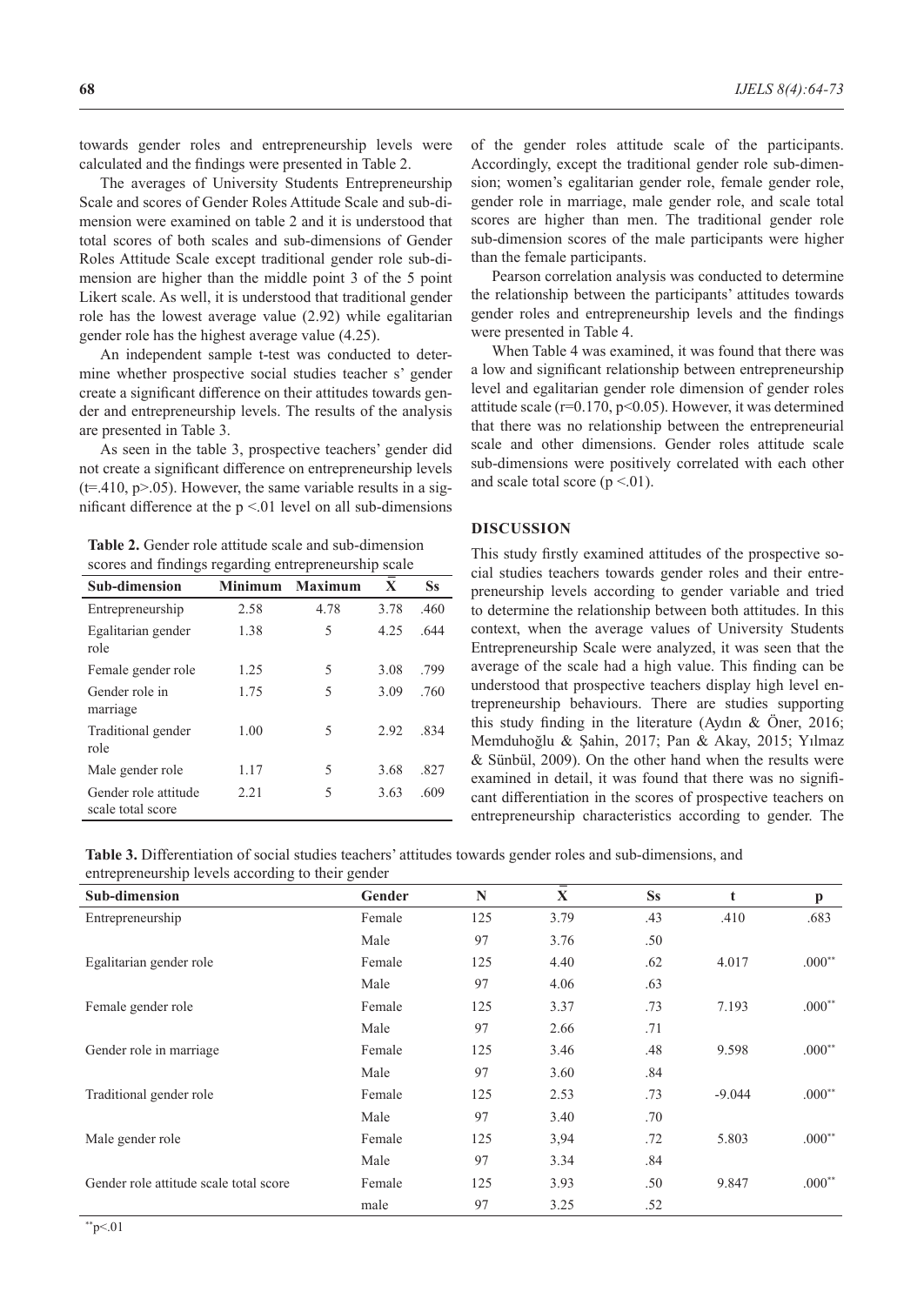**Table 4.** Correlation between attitudes towards gender roles and entrepreneurship levels

| <b>Dimension</b>                           | $\overline{\phantom{0}}$ | 2    | 3        | 4         | 5        | 6          |           |
|--------------------------------------------|--------------------------|------|----------|-----------|----------|------------|-----------|
| (1) Entrepreneurship                       |                          | .110 | $.170*$  | .102      | .051     | $-.070$    | .048      |
| (2) Gender role attitude scale total score |                          |      | $.631**$ | $.777***$ | $.836**$ | $-.854**$  | $.810**$  |
| (3) Egalitarian gender role                |                          |      |          | $.279**$  | $.543**$ | $-.316**$  | $.440**$  |
| (4) Female gender role                     |                          |      |          |           | $.451**$ | $-.731***$ | $.499**$  |
| (5) Gender role in marriage                |                          |      |          |           |          | $-.605**$  | $.686**$  |
| (6) Traditional gender role                |                          |      |          |           |          |            | $-.611**$ |
| (7) Male gender role                       |                          |      |          |           |          |            |           |

 $*p<0.05$ ,  $*p<0.1$ 

results of this study are similar to some other studies in the literature, but different with some studies. For example, in the studies conducted by Bilge and Bal (2012); Demir, Eliöz, Çebi and Sezen, (2015); Yılmaz and Sünbül, (2009); it was concluded that the entrepreneurship levels of students did not change according to gender. However, considering the studies of Doğaner and Altunoğlu, (2010);Kılıç, Keklik and Çalış(2012); Köksal and Penez (2015), as a result, it was concluded that the level of entrepreneurship of male students was more advanced and higher than that of female students. Pines, Lerner and Schwartz, (2010); Manley (2015) also emphasized that men were more entrepreneurial than women.

As the dimensions of gender roles attitudes scale it was seen that the traditional gender role has the lowest average value while egalitarian gender role has the highest average value. In this context, it can be said that the students' high scores in the egalitarian gender role dimension indicate that they can be positively inclined towards to the egalitarian gender role. In the similar studies on university students conducted by Kaya (2016) as the dimensions of gender roles attitudes scale it was seen that the traditional gender role had the lowest average value while gender role in marriage egalitarian gender role had the highest average value. The reflections of gender roles on social life shape the life of women and men in family and society in different ways in terms of traditional and egalitarian roles (Zeyneloğlu, 2008).The egalitarian gender role of the scale include the expression such as "spouses should take a decision to have children in marriage", "spouses should equally share goods when they divorce", "women and men should take equal wages in working life", "spouses should equally share housework in the family", "girls and boys should equally benefit from the financial possibilities of the family", "the widow-woman should be able to live alone like a widow-man", "spouses in the family should take decisions together", "equal rights should be granted to women and men in professional development opportunities" (Zeyneloğlu & Terzioğlu, 2011). Contextually, egalitarian gender role is a dimension in which women and men share equally the roles and responsibilities in daily life. In this respect, the egalitarian roles loaded on women and men by the society is extremely important for women and men to share equal responsibilities in family, work, marriage and education (Atış, 2010; Zeyneloğlu, 2008). The roles and responsibilities loaded on women and men in the daily life are defined as traditional gender role. Traditional gender role sub-dimension in scale consisted of the expressions such as "the profession that the woman will do and the man will do should be separated.'', "Due to the fertility of the woman, men should be preferred for job applications.'', "A young girl should listen to her father's promise until she get married'', ''Man is the head of the house.'', "Baby girl should be dressed in pink, baby boy in blue.'', "The most important duty of the man is to earn to support their family.'', "The woman should not work if the man's financial power is sufficient.'', "Men should deal with outside chores such as shopping, bill payment.''(Zeyneloğlu & Terzioğlu, 2011). As you can see, these roles are non-egalitarian responsibilities such as being responsible for child care, and household chores ; compromising their own will for the happiness and comfort of their spouse and children, and being in charge of the work that needs to be done at home. In addition, the non-egalitarian responsibilities such as taking an active role in the business life, meeting the economic needs of the family, and being the head of the house are examples of the traditional roles loaded on men. Although the traditional gender role dimension has the lowest average of this study the resulting ratio is very close to 3, the middle point of the 5-point likert scale. As in the study conducted by Önder, Yalçın and Göktaş (2013) on Department of Management of Health Institutions students' attitudes towards gender roles, it is concluded that although the students' average scores from the gender attitude scale show that they have an egalitarian attitude in terms of gender roles in general, predisposition to traditional gender is also important. Bruni, Gherardi and Poggio (2005) emphasized the importance of the concept of family in their studies on the relationship between entrepreneurship and gender roles. In terms of entrepreneurship, the study explained the role of women as part of the family in the context of gender roles is important to support the results of the research.

Except traditional gender role and gender role in marriage sub-dimensions female participants' egalitarian gender role, female gender role, and male gender role sub-dimensions and Scale Total Score were higher than males. While male participants' traditional gender role and gender role subscale scores are higher than female participants. In fact female students' averages were higher for egalitarian attitude is similar to the results of other studied on the same issue (Burt & Scott, 2002; Eroğlu & Taşkın, 2007; Katsurada & Sugihara, 1999; Kimberly & Mahaffy, 2002; Kodan, 2013; Khalid & Frieze, 2004; Seçgin & Tural, 2011; Taslem & Catherine, 1995; Trommsdorff & Iwawaki, 1989; Vefikuluçay, Zeyneloğlu, Eroğlu, & Taşkın, 2007).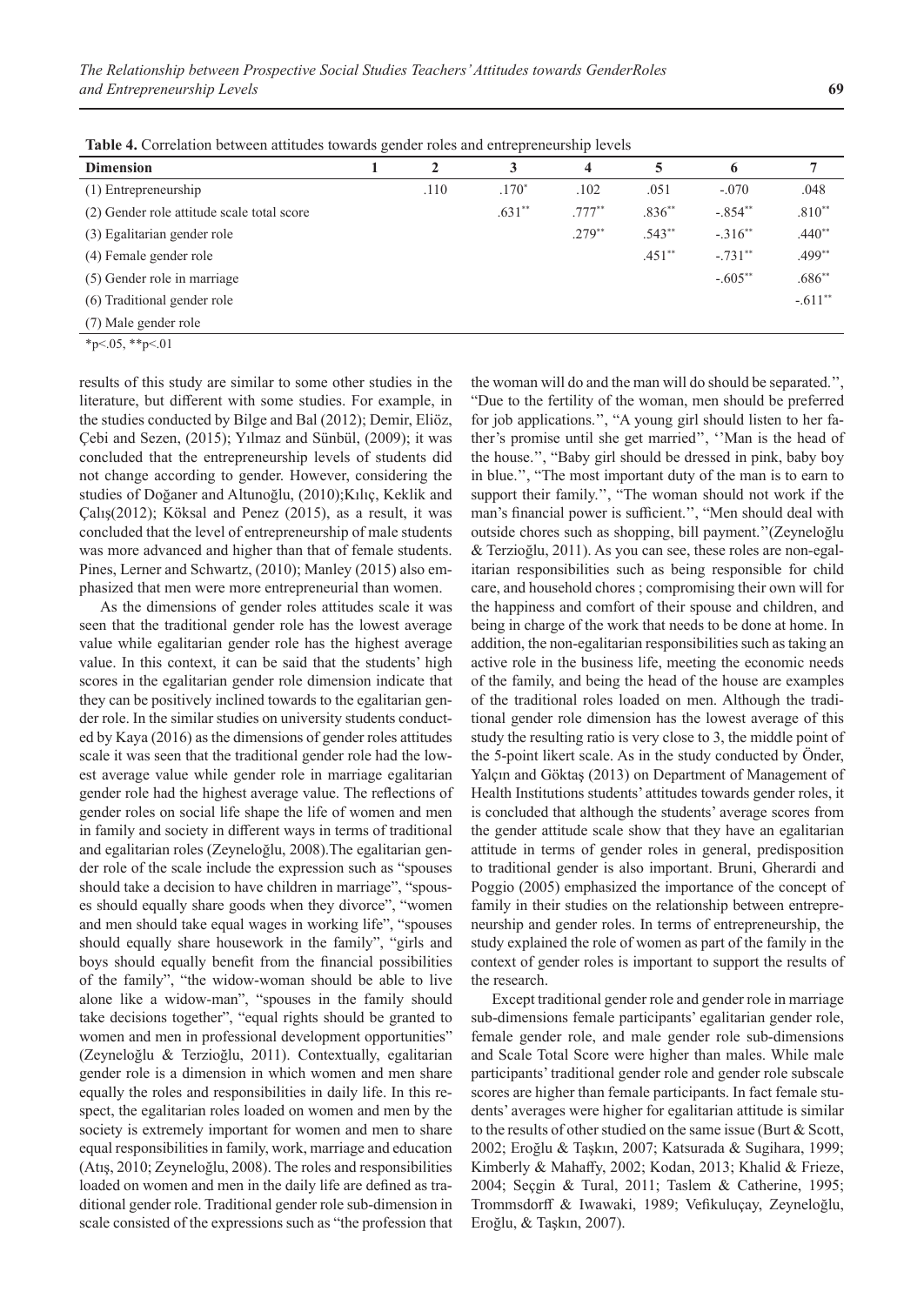## **CONCLUSION**

The aim of this study is to determine the relationship between the prospective social studies teachers' attitudes towards gender roles considered to play an important role in the emergence of entrepreneurial skills and their entrepreneurship levels. In the study, the most important result from the research findings is the relationship between the level of entrepreneurship and egalitarian gender role in the sub-dimensions of the gender roles attitude scale. According to the correlation analysis, it was found out that there was a meaningful relationship between participants' attitudes towards egalitarian gender role and entrepreneurship levels. Similarly to the results of the study, it was seen that there was a meaningful relationship between egalitarian gender role and entrepreneurship level (Kaya, 2016). In various studies on the issue it has been emphasized that since women face with non-egalitarian practices in social life and exclusion in social, economic and private life women are less entrepreneurial. Therefore, it has been stated that women always have to work harder in order to show their entrepreneurship (Pines, Lerner &Schwartz, 2010). On the other hand, it is understood that because of non-egalitarian attitudes for many years towards women- they especially in business life, cannot demonstrate entrepreneurship due to psychological pressure in economically developed countries where women's entrepreneurship is supported. However, in recent years, innovative projects aiming to reveal the female entrepreneur spirit have been launched especially with the contributions of social groups and non-governmental organizations; it is emphasised that having egalitarian gender role attitudes can improve the level of entrepreneurship (EIGE, 2016; Sanchez Canizares & Fuentes Garcia, 2013). This is because, if egalitarian gender roles are supported, women will undoubtedly be able to reveal their potential for entrepreneurship just like men. In Manley's (2015) study, although it has been found that men display more entrepreneurial behaviours, it has been emphasised that when egalitarian approaches to women are supported, they will be able to expose their entrepreneurial potential as well.

As a result, looking at the findings obtained from the research, it is seen that it is necessary to support egalitarian gender roles in order to develop entrepreneurship levels in individuals. In the process of supporting the entrepreneurship levels of women and men in the socialization process, it is seen that the importance of approaching the issue with an egalitarian perspective is supported by the results of the study. Within the scope of these results, it is thought that supporting the social gender roles and entrepreneurial characteristics of social studies teacher candidates by developing them educationally can be beneficial in terms of social and economic development. Within the framework of the results of the study, the following recommendations are included:

The relationship between teacher candidates' gender roles and entrepreneurship levels can be examined using a mixed method. In this way, both an applied process can be formed with experimental practice and in-depth information and opinions can be obtained from pre-service teachers with qualitative data collection techniques. Such studies can

#### **ACKNOWLEDGMENTS**

This study was presented as a summary paper at the International Symposium on Social Studies Education VI held in Anadolu University in Eskişehir on 4-6 May 2017.

## **REFERENCES**

- Ahl, H. (2006). Why research on women entrepreneurs needs new directions. *Entrepreneurship theory and practice, 30*(5), 595-621.doi:10.1111/j.1540-6520.2006.00138.x.
- Akın, B. & Demirel, Y. (2015). Entrepreneurship education and perception change: The preliminary outcomes of compulsory entrepreneurship coursexperience in Turkey. *Selçuk Üniversitesi Sosyal Bilimler Enstitüsü Dergisi,*34, 15-26. Retrievedfromhttp://dergisosyalbil. selcuk.edu.tr/susbed/article/view/1155
- Ata, B. (2009). *Sosyal bilgiler öğretimi*. Öztürk, C. (Ed). Sosyal bilgiler öğretim programı. (pp. 33-47). Ankara: PegemAcademy.
- Atış, F. (2010). *Ebelik-Hemşirelik 1.ve 4. sınıf öğrencilerinin toplumsal cinsiyet rollerine ilişkin tutumlarının belirlenmesi*. (Unpublished master dissertation). Çukurova University Institute of Health Sciences, Adana, Turkey.
- Aydın, E. & Öner, G. (2016). Sosyal bilgiler ve sınıf öğretmeni adaylarının girişimcilik düzeylerinin incelenmesi. *Journal of Kırşehir Education Faculty*, *17*(3), 497-515. Retrievedfromhttp://kefad2.ahievran.edu.tr/archieve/pdfler/ Cilt17Sayi3/JKEF\_17\_3\_2016\_497-515.pdf
- Bilge, H.&Bal, V. (2012). Girişimcilik eğilimi: Celal Bayar Üniversitesi öğrencileri üzerine bir araştırma. *Journal of Süleyman Demirel University Institute of Social Sciences*, *2*(16), 131-148. Retrievedfromhttps://dergipark.org. tr/en/download/article-file/215334
- Bosma, N. S. & Levie, J. (2010). *Global entrepreneurship monitor 2009*, Executive Report. Retrieved from https:// www.gemconsortium.org/report/gem-2009-global-report
- Burt, K. &Scott, J. (2002). Parentandadolescentgender role attitudes in 1990's Great Britain. *SexRoles, 46*(7/8), 239-245.Retrieved fromhttps://link.springer.com/content/pdf/10.1023/A:1019919331967.pdf
- Bruni, A., Gherardi, S. & Poggio, B. (2005). *Gender and entrepreneurship an ethnographic approach.* London and New York: Routledge Taylor & Francis Group.
- Can, Y. & Karataş, A. (2007). Yerel ekonomilerde kalkınmanın itici gücü olarak kadın girişimcilerin rolü ve mikro finansman: Muğla İli örneği*. Selçuk Üniversitesi Karaman İ.İ.B.F. Dergisi Yerel Ekonomiler Özel Sayısı*. Retrieved from http://dergi.kmu.edu.tr/userfiles/file/ mayis2007/22.pdf
- Creswell, J.W. (2012). *Educational research: Planning, conducting and evaluating quantitative and qualitative re*search (4<sup>th</sup> ed.). Boston: Pearson Education.
- De Bruin, A., Brush, C. G. & Welter, F. (2007). Advancing a frameworkforcoherentresearch on women's entrepreneurship. *Entrepreneurship Theory and Practice*, *31*(3),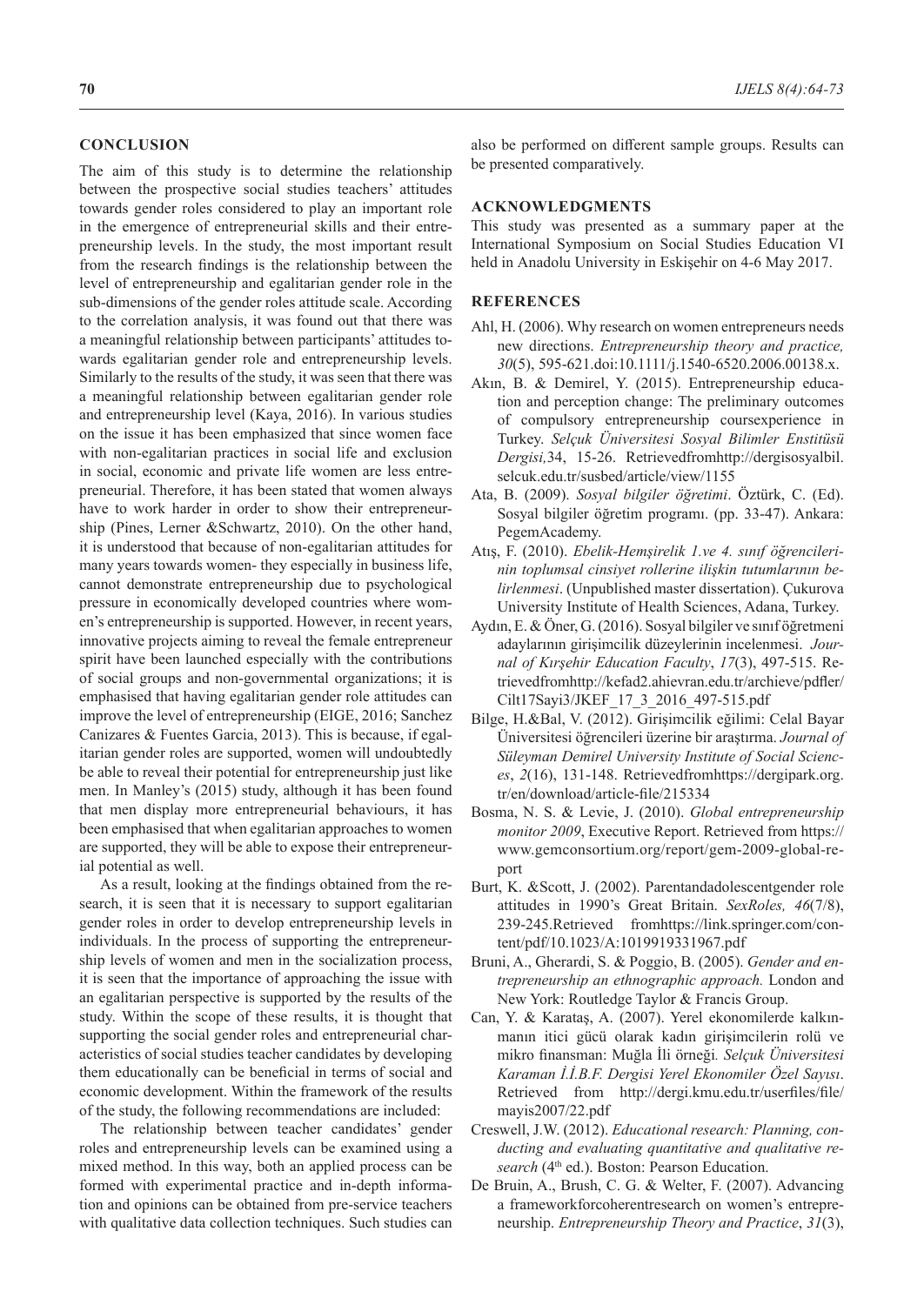323-339. Retrieved from https://doi.org/10.1111/j.1540- 6520.2007.00176.x

- Demir, A. Z., Eliöz, M., Çebi, M. & Sezen, S. (2015). Girişimcilik ve girişimci üniversite: Spor fakültesi öğrencileri üzerine bir çalışma. *Ondokuz Mayıs Üniversitesi Eğitim Fakültesi Dergisi, 34*(1), 198-212. doi: 10.7822/ omuefd.34.1.12
- Deveci, H. (2015). *Çocuklara girişimcilik kazandırmada sosyal bilgilerin rolü: Bir araştırma örneği.* Ankara: Pegem Academy.
- Díaz-García, M. C. & Jiménez-Moreno, J. (2010). Entrepreneurialintention: The role of gender. *International Entrepreneurshipand Management Journal*, *6*(3), 261-283. doi: 10.1007/s11365-008-0103-2
- Doğaner, M. & Altunoğlu, A. E. (2010). Adnan Menderes Üniversitesi Nazilli İktisadi ve İdari Bilimler Fakültesi İşletme Bölümü öğrencilerinin girişimcilik eğilimleri. *Journal of Organizationand Management Sciences*, *2*(2), 103-110. Retrieved from http://sobiad.org/eJOURNALS/ dergi\_YBD/arsiv/2010\_2/12mustafa\_doganer.pdf
- Dökmen, Y. Z. (2010). *Toplumsal cinsiyet sosyal psikolojik açıklamalar.* Ankara: System Publishing.
- EIGE (2016). *Gender in entrepreneurship*. European Institute for Gender Equality, 1-25. Retrieved from https:// eige.europa.eu/publications/gender-entrepreneurship.
- Fraenkel, J. R. & Wallen, N. E. (2006). *How to design and evaluate research in education* (6<sup>th</sup> ed.). New York: Mc-Graw-Hill.
- Gupta, V. K., Turban, D. B., Wasti, S. A. & Sikdar, A. (2009). The role of gender stereotypes in perceptions of entrepreneurs and intentions to become an entrepreneur. *Entrepreneurship theory and practice*, *33*(2), 397-417. Retrieved from https://doi.org/10.1111/j.1540- 6520.2009.00296.x
- Günay, G. & Bener, Ö. (2011). Kadınların toplumsal cinsiyet rolleri çerçevesinde aile içi yaşamı algılama biçimleri. *TSA, 15*(3), 157-171. Retrieved fromhttp://www.acarindex.com/dosyalar/makale/acarindex-1423935120.pdf
- Heilman, M.E. (1983). Sexbias in worksetting: The lack of a fit model. *Research in organizational behavior, 5*, 269-298. Retrieved from https://psycnet.apa.org/record/1984-10927-001
- Hisrich, R. D. & Peters, M. P. (1998). *Entrepreneurship.* New York: Irwin McGrawHill.
- Hunter, L. M., Hatch, A. & Johnson, A. (2004). Cross national gender variation in environmental behaviour. *Social Science Quarterly, 85*(3), 677-692. Retrieved from https://doi.org/10.1111/j.0038-4941.2004.00239.x
- Katsurada, E. Y. & Sugihara, Y. (1999). Gender differences in gender-role perceptions among Japanese college students. *Sex Roles*, *(41)*, 779-786. Retrieved fromhttps://link.springer.com/content/pdf/10.1023/A:1018824227805.pdf
- Kaya, Ş.F. (2016). Üniversite öğrencilerinin girişimci öz yeterlilik düzeyleri ile toplumsal cinsiyet algısı ilişkisinin incelenmesi.*Eurasian Academy of SciencesSocial-Sciences Journal*, S1, 396-408. Retrieved from http:// socialsciences.eurasianacademy.org/dergi//S1/32-Social%20Sciences.pdf
- Khalid, R. & Frieze, I. H. (2004). Measuring perceptions of gender roles: The IAWS for Pakistanis and US. Immigrant populations. *Sex Roles*. *51*(5-6), 293-300. Retrieved fromhttps://link.springer.com/content/pdf/10.10 23/B:SERS.0000046613.99273.22.pdf
- Kılıç, R., Keklik, B. & Çalış, N. (2012). Üniversite öğrencilerinin girişimcilik eğilimleri üzerine bir araştırma: Bandırma İİBF işletme bölümü örneği.*Süleyman Demirel University The Journal of Faculty of Economics and Administrative Sciences 17*(2), 423-435. Retrieved from https://www.researchgate.net/profile/Recep\_Kilic3/ publication/340952605
- Kızıldağ, D. & Kula, S. (2009-Mart). Küçük Kentte Kadın Girişimci Olmak Afyonkarahisar Örneği. Sakarya Üniversitesi Uluslararası–Disiplinlerarası Kadın Çalışmaları Kongresi, *1*, 225-233.
- Kimberly, A. & Mahaffy, K.(2002). The gendering of adolescents child bearing and educational plans: Reciprocal effects and the influence of social context. *Sex Roles, 46*(11/12), 403-417. Retrieved from https://link.springer.com/article/10.1023/A:1020413630553
- Kodan, S. (2013). *Evli bireylerin evlilik kalitesi toplumsal cinsiyet rollerine ilişkin tutumları ve yaşam doyumları arasındaki ilişkinin incelenmesi* (Unpublished master dissertation). Atatürk University, Institute of Educational Sciences, Erzurum, Turkey.
- Köksal, Y. & Penez, S. (2015). Yüksek girişimcilik eğilimli üniversiteli gençlerin demografik özellikleri ve sektör tercihleri üzerine bir inceleme. *Suleyman Demirel University The Journal of Faculty of Economics and Administrative Sciences, 20*(1), 155-167. Retrieved from http://web.a.ebscohost.com/ehost/pdfviewer/pdfviewer?vid=0&sid=c4c617c1-d17a-49bd-be03-bc171bb-5736d%40sdc-v-sessmgr02
- Kulik, L. (1999). Genderedpersonalitydispositionandgender role attitudesamongIsraelistudents. *TheJournal of SocialPsychology, 139*(6), 736-747.Retrieved fromhttps:// doi.org/10.1080/00224549909598253
- Low, M. B. & MacMillan, I. C. (1988). Entrepreneurship: Past research and future challenges. *Journal of management*, *14*(2), 139-161. Retrieved from https://doi. org/10.1177/014920638801400202
- Lambing, P. & Charles, R. (2000). *Entrepreneurship* (2<sup>nd</sup> ed.), New York: PrenticeHall.
- Manley, S. C. (2015). *The relationships between entrepreneurs' gender, attitudes toward seeking assistance from entrepreneurship centers, utilization of centers, and entrepreneurial success* (Unpublished doctoral dissertation). Kennesaw, GA: ColesCollege of Business KennesawStateUniversity.
- Marlow, S. (2002). Women and self-employment: Apart of or apart from theoretical construct? *The International Journal of Entrepreneurship and Inno*vation, 3(2), 83-91. Retrieved from https://doi. org/10.5367/000000002101299088
- Memduhoğlu, H. B. & Şahin, M. (2017). Öğretmen adaylarının girişimcilik düzeylerinin incelenmesi. *Journal of Research in Education and Teaching*, *6* (1). Retrieved from https://acikerisim.siirt.edu.tr/xmlui/handle/20.500.12604/2484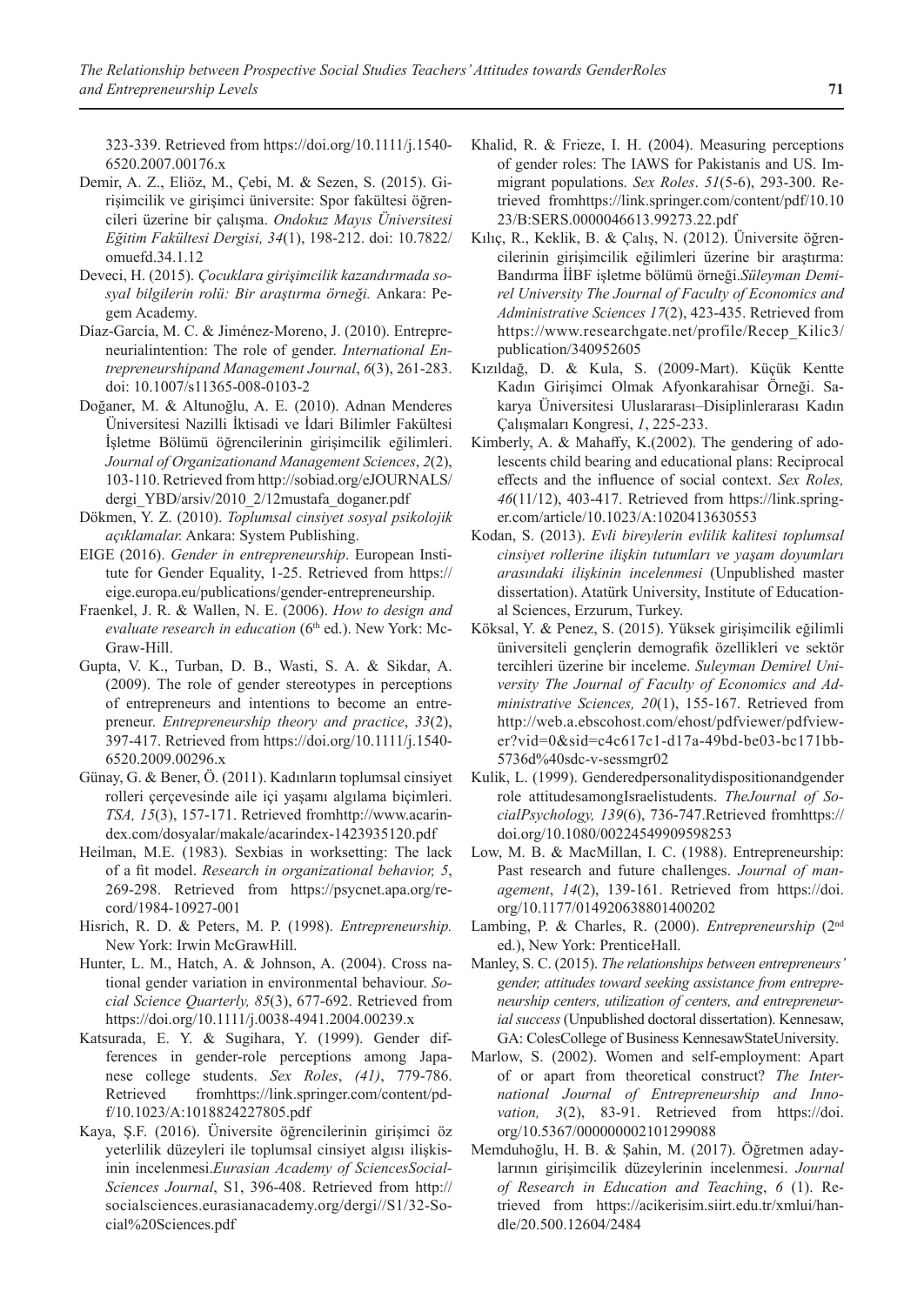- Mertens, D. M. (1998). *Research methods in education and psychology: Integrating diversity with quantitative and qualitative approaches*. London: Sage Publications.
- Ministry of NationalEducation [MoNE], (2018). *Social Studies Curriculum*, Ankara.
- Montaya, S. (2018). *Defining literacy*. UNESCO. GAML Fifth Meeting 17-18 October 2018 Hamburg, Germany Retrieved from http://gaml.uis.unesco.org/wp-content/uploads/sites/2/2018/12/4.6.1\_07\_4.6-defining-literacy.pdf
- Mueller, S. & Thomas, A.S. (2000). Culture and entrepreneurial potential: A nine country study of locus control and innovativeness. *Journal of Business Venturing, 16*, 52-62. Retrieved from https://doi.org/10.1016/S0883- 9026(99)00039-7
- Mutlu, E.(1998). *İletişim Sözlüğü*, Ankara: Bilim ve Sanat.
- Muzyka, D., De Koning, A. & Churchill, N. (1995). On transformation and adaptation: Building the entrepreneurial Corporation. *European Management Journal*, *13*(4), 346-362.Retrieved from https://doi.org/10.1016/0263- 2373(95)00029-K
- Oanea, D. C.&Dornean, A. (2012). Definingandmeasuringfinancialliteracy.New evidencefromRomanian' students of themaster in finance. *ScientificAnnals of Economicsand Business,* 59(2), 113-129.Doi: 10.2478/v10316- 012-0036-3
- Önder, Ö. R., Yalçın, A. S. & Göktaş, B. (2013). Sağlık kurumları yöneticiliği bölümü öğrencilerinin toplumsal cinsiyet rollerine ilişkin tutumları. *Ankara Journal of Health Sciences*, *2*(1), 55-78. Retrieved from https://dspace.ankara.edu. tr/xmlui/bitstream/handle/20.500.12575/42888/20873.pdf?sequence=1&isAllowed=y
- Özdemir, P. (2016). Girişimcilik eğitimi ve üniversitelerimiz. *Journal of Entrepreneurship and Development, 11*(1), 224-240. Retrieved from http://acikerisim.lib.comu.edu. tr:8080/xmlui/handle/COMU/1601
- Öztürk, C. (2009). *Sosyal bilgiler: Toplumsal yaşama disiplinlerarası bir bakış*. C. Öztürk (Ed., pp.1-31). Ankara: Pegem A Publishing.
- Pan, V. & Akay, C. (2015). Eğitim fakültesi öğrencilerinin girişimcilik düzeylerinin çeşitli değişkenler açısından incelenmesi. *Education Sciences*, *10*(2), 125-138. Retrieved from http://dx.doi.org/10.12739/NWSA.2015.10.2.1C0637
- Patır, S. & Karahan, M. (2010). Girişimcilik eğitimi ve üniversite öğrencilerinin girişimcilik profillerinin belirlenmesine yönelik bir alan araştırması. *Business and Economics Research Journal,1*(2), 27-44. Retrieved fromhttp://www.berjournal.com/wpcontent/plugins/ downloadsmanager/upload/BERJ%201(2)2010%20article3%20pp.27-44.pdf
- Pines, A. M., Lerner, M. & Schwartz, D. (2010). Gender differences in entrepreneurship equality, diversity and inclusion in times of global crisis. *Equality, Diversity and Inclusion: An International Journal, 29* (2), 186-198. Retrievedfromhttp://citeseerx.ist.psu.edu/viewdoc/ download?doi=10.1.1.1074.5668&rep=rep1&type=pdf
- Sanchez Canizares, S. M. & Fuentes Garcia, F. (2013). Gender and entrepreneurship: Analysis of a young university population. *Regional and Sectoral Economic Studies*, *13*(1),65-78.
- Seçgin, Y. (2016). Üniversite öğrencilerinin kontrol odaklarının girişimcilik düzeyleri ile ilişkisi: Gaziosmanpaşa Üniversitesi İktisadi ve İdari Bilimler Fakültesi örneği. *International Journal of Eurasia Social Sciences, 7*(25), 38-54. Retrieved from https://www.researchgate.net/ profile/Yilmaz\_Secgin/publication/323228980\_
- Seçgin, F.&Tural, A. (2011). Sınıf öğretmenliği bölümü öğretmen adaylarının toplumsal cinsiyet rollerine ilişkin tutumları. *e-Journal of New World Sciences Academy Education Sciences, 6*(4), 2446-2458.Retrievedfromhttps://dergipark.org.tr/en/pub/nwsaedu/issue/19818/212023
- Solmaz, S.A., Aksoy, Ö., Şengül, S. & Sarıışık, M. (2014). Üniversite öğrencilerinin girişimci kişilik özelliklerinin belirlenmesi: Turizm lisans ve ön lisans öğrencileri üzerine bir alan araştırması. *KMÜ Sosyal ve Ekonomik Araştırmalar Dergisi*,16(26), 41-55. Retrieved from http://dergi.kmu.edu.tr/userfiles/file/Haziran2014/5m.pdf
- Stewart, T. L., Knippenberg, M., Lippman, M. W., Hermsen, B., Joly, J. &Harris, K. R. (2004). The influence of attitudes toward women on the relative individuation of women and men in the Netherlands. *Psychology of Women Quarterly,28,* 240-245. Retrieved from https:// doi.org/10.1111/j.1471-6402.2004.00141.x
- Taslem, D. & Catherine, M. L. (1995). Gender role identity and perceptions of Ismaili Müslim men and women. *The Journal of Social Psychology*, *135*, 215-223. Retrieved from https://www.tandfonline.com/doi/abs/10.1080/002 24545.1995.9711425
- Tunç, H. (2013). *Toplumsal Değişim Sürecinde Din ve Toplumsal Cinsiyet-Lise Gençliği Üzerine Sosyolojik Bir Araştırma* (Unpublishedmaster'sdissertation). Kahramanmaraş Sütçü İmam University, Institute of Social-Sciences, Kahramanmaraş.
- Trommsdorff, G. & Iwawaki, S. (1989). Student's perceptions of socialisation and gender role in Japan and Germany. *International Journal of Behavioral Development, 12*(4), 485-493. Retrieved from https://doi. org/10.1177/016502548901200405
- Vefikuluçay, D., Zeyneloğlu, S., Eroğlu, K. & Taşkın, L. (2007). Kafkas Üniversitesi son sınıf öğrencilerinin toplumsal cinsiyet rollerine ilişkin bakış açıları. *Journal of Hacettepe University School of Nursing*, *14*(2), 26-38. Retrieved from http://static.dergipark.org.tr/article-download/imported/5000052934/5000050250.pdf
- Vossenberg, S. (2016). Gender-Aware women's entrepreneurship development for inclusive development in Sub-Saharan Africa. *Include Knowledge Platform on Inclusive Development Policies*, 1-29.Retrieved fromhttps:// includeplatform.net/wp-content/uploads/2019/07/ INCLUDE-GRF-Vossenberg-Gender-Aware-Women%E2%80%99s-Entrepreneurship-Development.pdf
- Waraich, S.B. & Sharma, R. (2012). Management education and entrepreneurship. *AIMA Journal of Management & Research, 6(*4), 212-230. Retrieved from http:// apps.aima.in/ejournal\_new/articlesPDF/DrSushmitaBWaraich\_Article.pdf
- Wilson, F., Marlino, D. & Kickul, J. (2004). Our entrepreneurial future: Examining the diverse attitudes